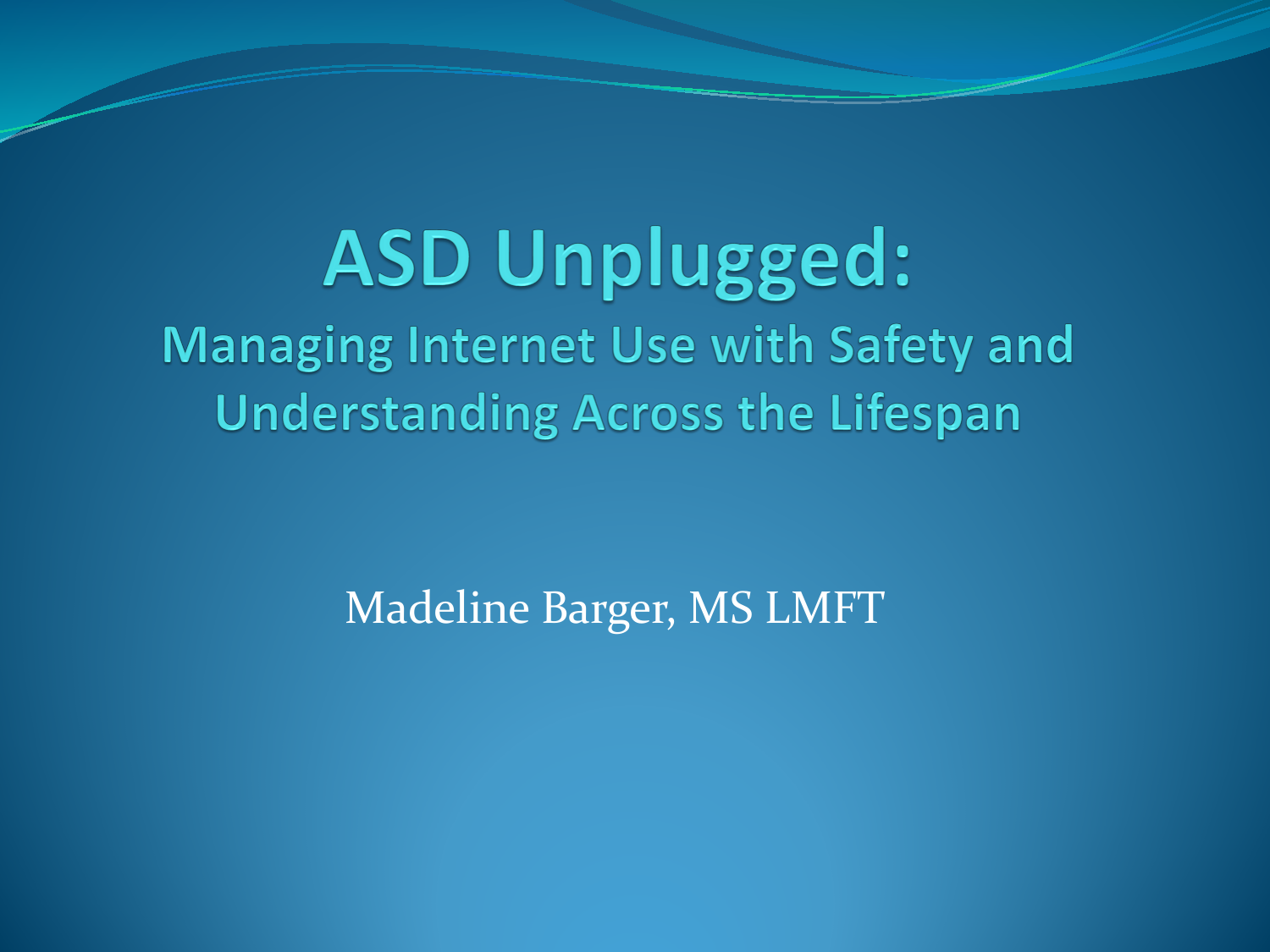# Internet and ASD

- Common Treatment Patterns
- Technology Concepts for Parents
- Internet Rules
- Internet Psychology
- Systemic Concepts from Family Therapy
- Behavior Analysis and Technology Use
- Digital Age and Our Brains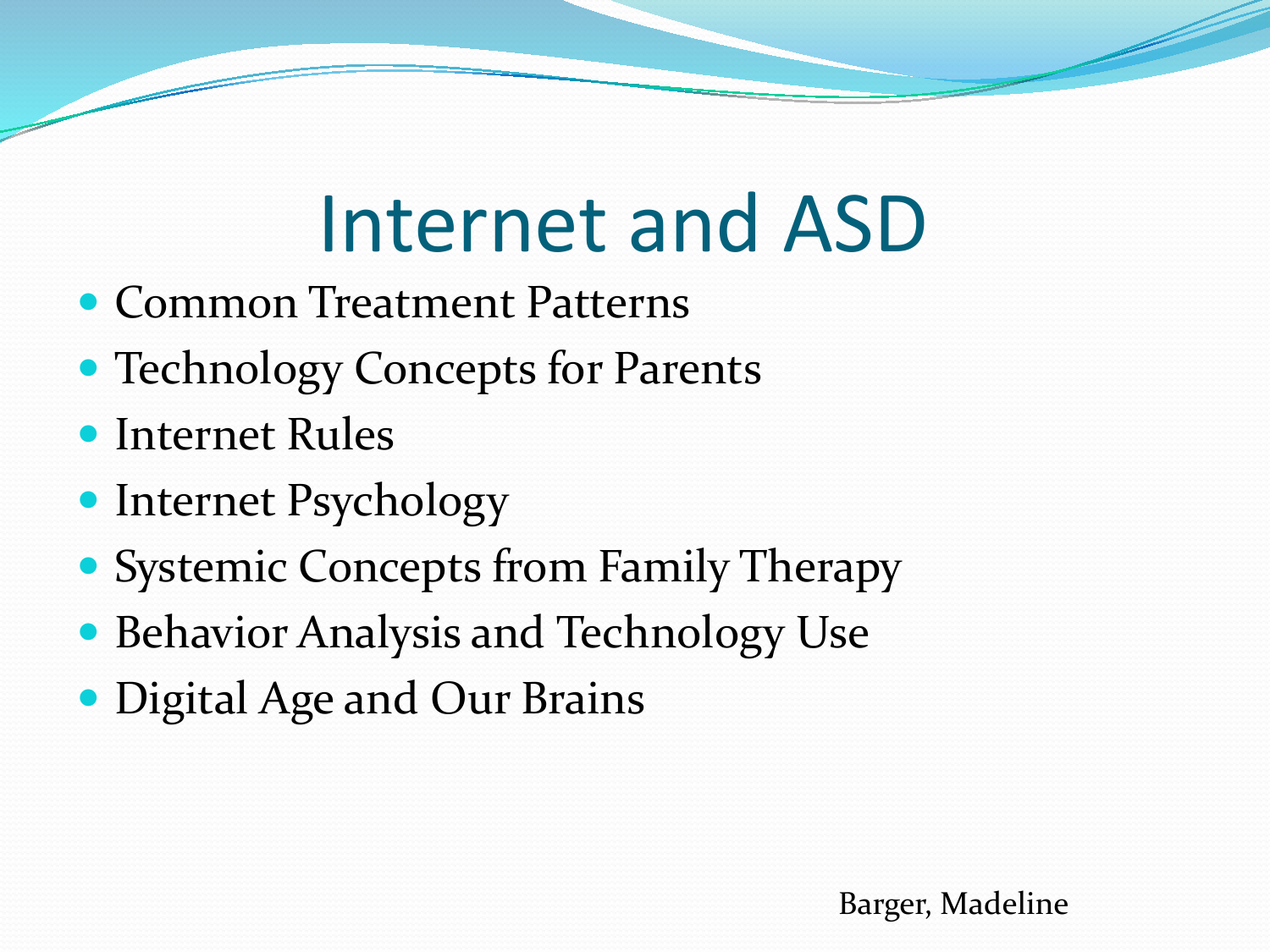## Common Treatment Patterns

| <b>Positives</b>                                                                                                                      | <b>Challenges</b>                                                                                  |
|---------------------------------------------------------------------------------------------------------------------------------------|----------------------------------------------------------------------------------------------------|
| Healthy patterns can be<br>developed from a young age                                                                                 | Internet is an unregulated<br>society                                                              |
| The same individual child's<br>strategies for "walking-<br>talking" world supervision<br>and safety can apply to the<br>virtual world | Children often freely<br>navigate this virtual world<br>without the proper tools or<br>supervision |
| Children can improve<br>communication through the<br>use of technology                                                                | When concerns arise, often<br>treatment protocols don't<br>account for ASD                         |
| Teens and young adults with<br>ASD report meaningful<br>online relationships                                                          | Providers and parents<br>struggle to compete with the<br>power of internet and<br>technology       |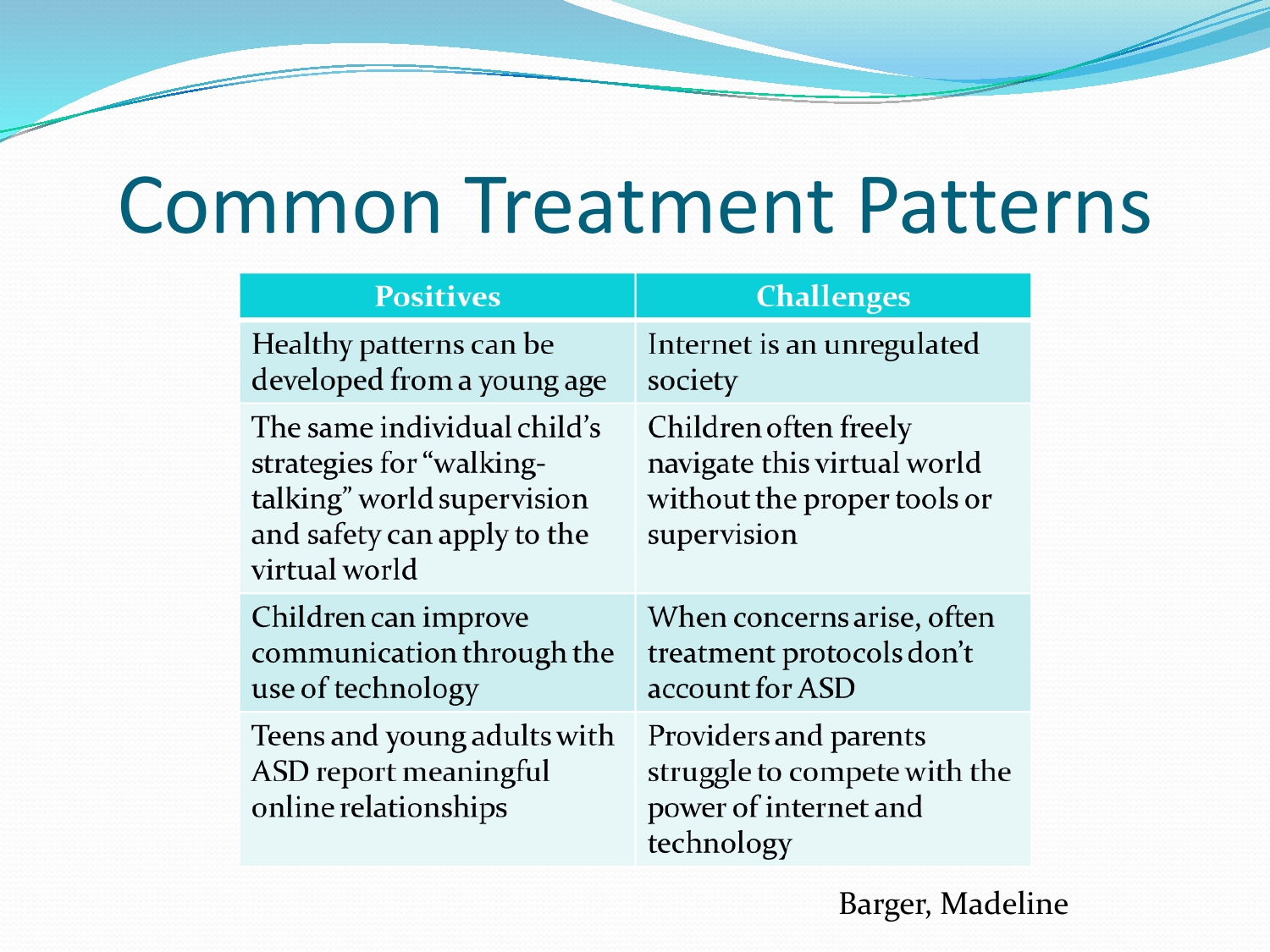## Bottom Line

- Understanding of a young person's internet experience leads to:
	- Informed interventions that work!
		- Internet management using knowledge of:
			- autism
			- behavioral science
			- iGeneration
			- Internet psychology

• Promotion of overall safety and happiness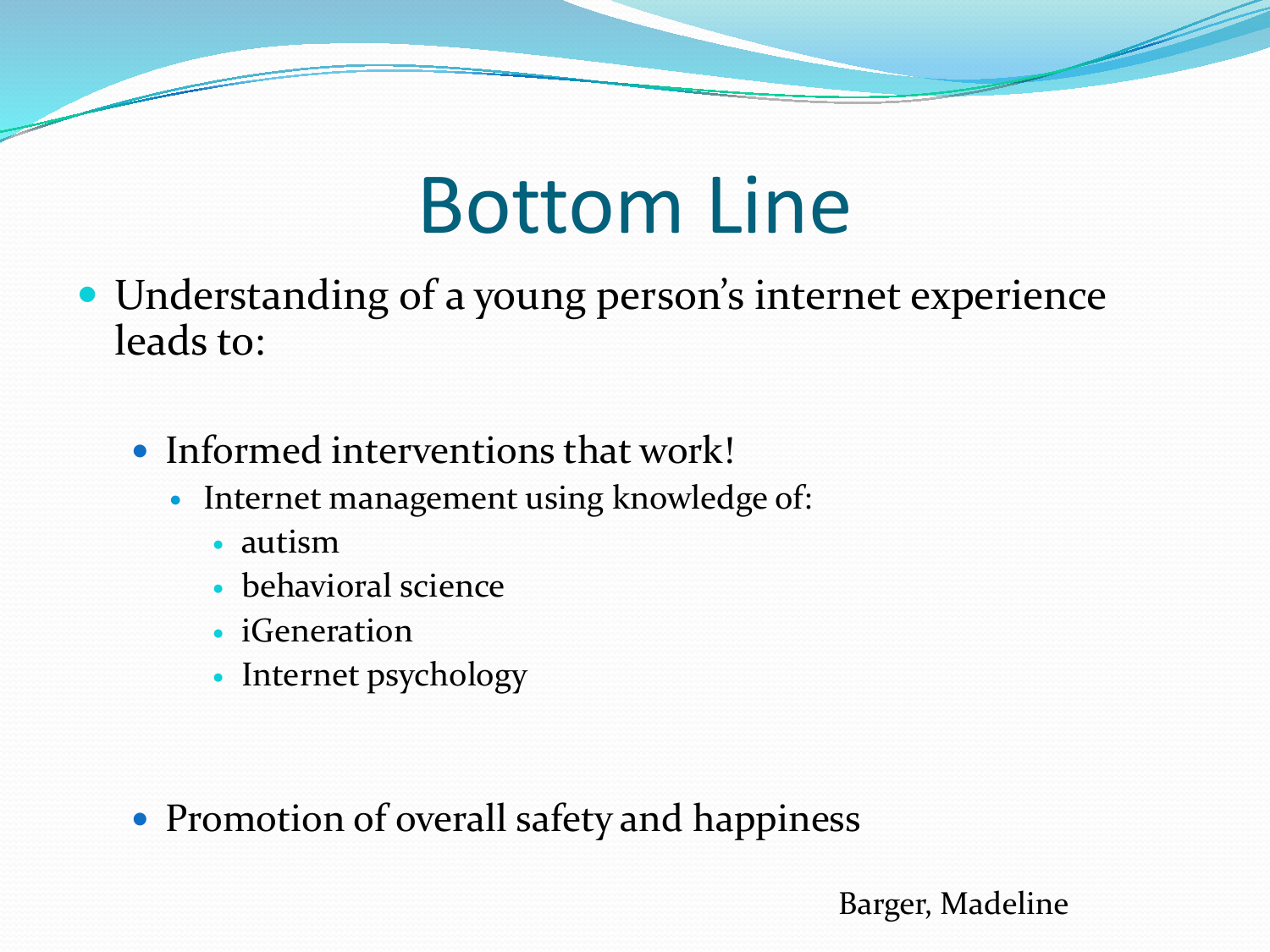## Technology Concepts for Parents

- Challenging behaviors relating to internet use are maintained by a behavioral function
- Consider executive functioning and impact of screens
- Addiction Vs. Perseveration (know the difference for treatment)
	- CBT
	- Brief Family Therapy
	- $\bullet$  ABA \*\*
	- Social Skills \*\*

Internet Natives Vs. Immigrants – iGeneration concept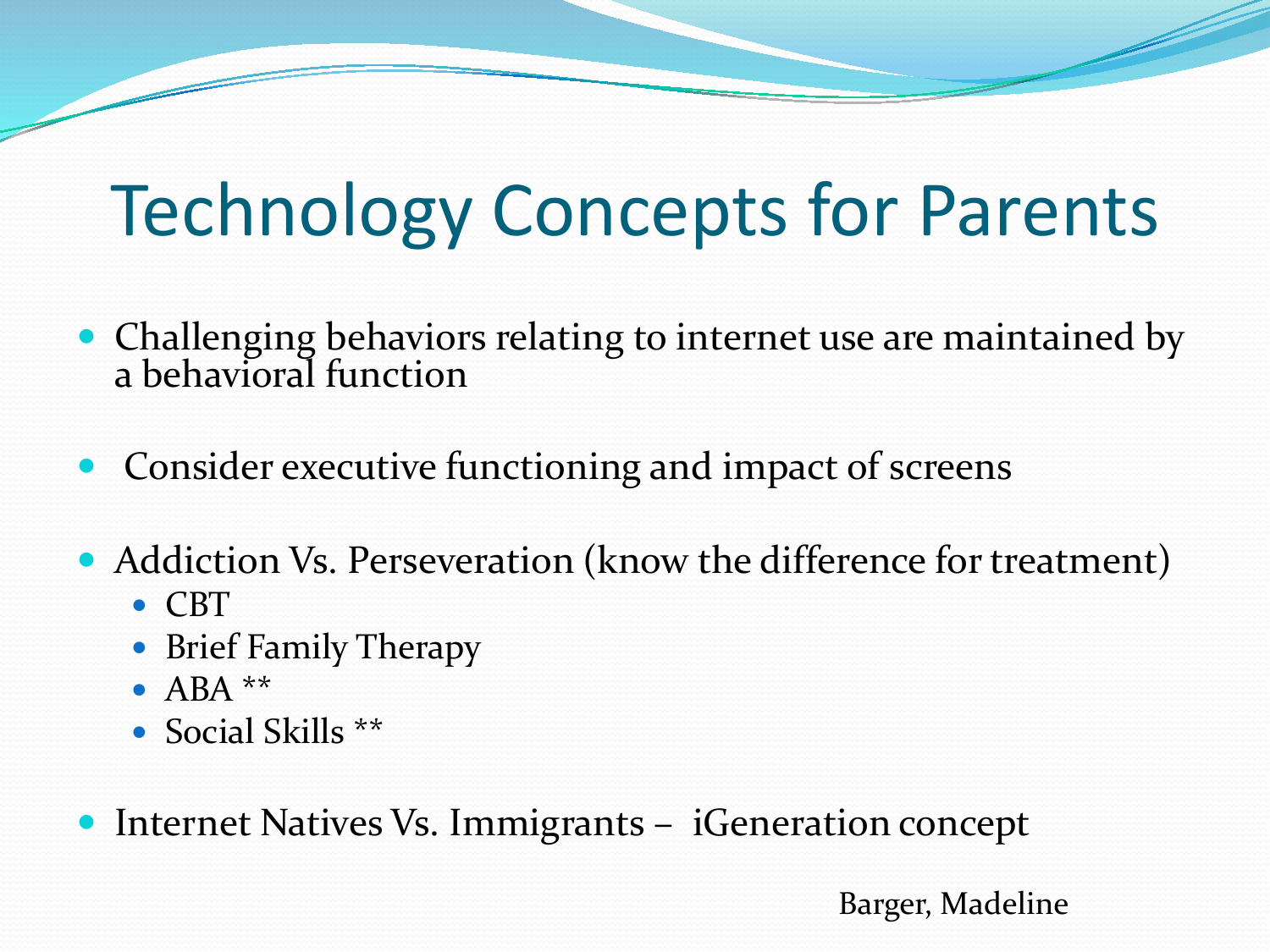#### Internet Rules

| <b>Think About</b>                          | <b>Be Specific</b>                                                                                                                                            |
|---------------------------------------------|---------------------------------------------------------------------------------------------------------------------------------------------------------------|
| Independent or Supervised Use               | Which websites are supervised or<br>independent?<br>How much time is supervised or<br>independent?<br>What does supervision look like?                        |
| <b>Filters</b>                              | Always have a plan for when your<br>child escapes a filter, finds a<br>password, or breaks a rule - not all<br>plans should be punitive                       |
| Start small with time limits and<br>expand  | This can go in either direction -<br>start with how much internet is<br>currently used and work up or<br>down based on what a functional<br>schedule dictates |
| Don't under estimate physiological<br>needs | Body parts that need breaks from<br>technology:<br>Hands<br>Eyes<br>Lower Back<br><b>Neck</b><br>Brain!                                                       |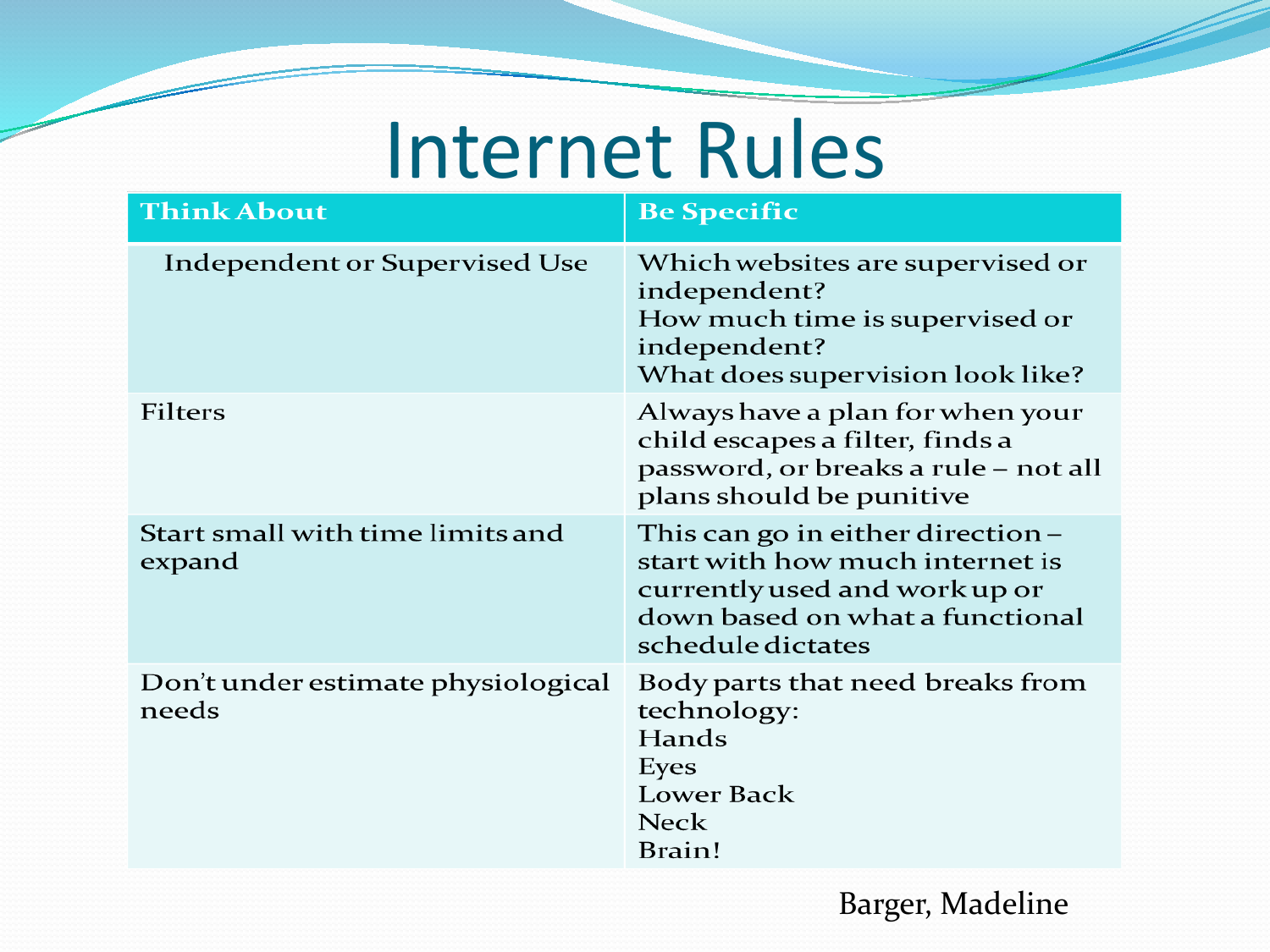Internet Psychology: Our Brains Online continued

- Multi-tasking: Is it really possible?
	- Bowman's article found:
		- Slows down information retention
	- Your brain will learn what you practice!
		- Are you practicing multi-tasking or easy distractibility?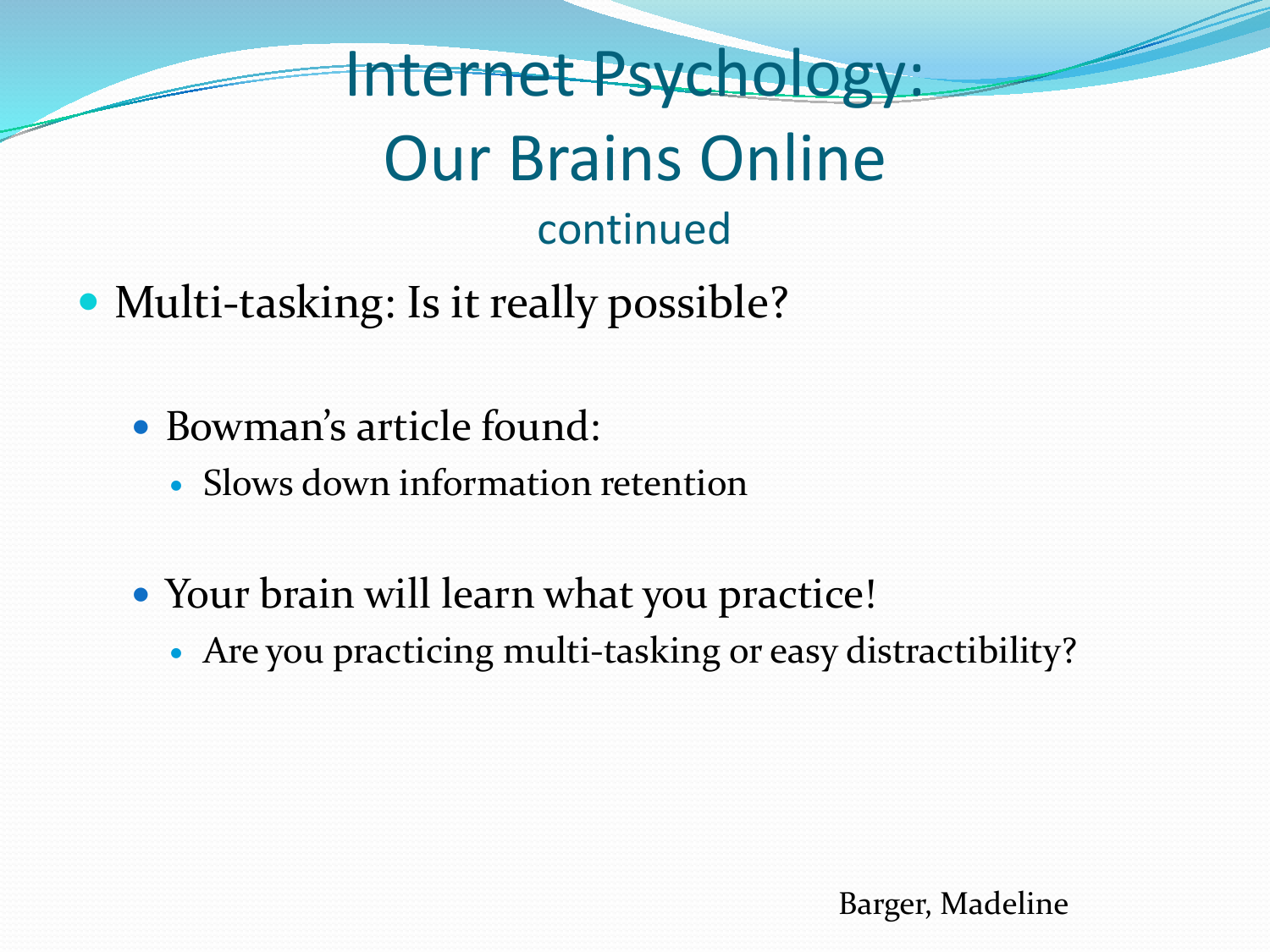# Internet Psychology: Our Brains Online

- The Disinhibition Effect- John Suler, PhD
	- Dissociative Anonymity
	- Invisibility
	- Asynchronicity
	- Solipsistic Introjection
	- Dissociative Imagination
	- Minimizing Authority
	- Altering self, boundaries, safety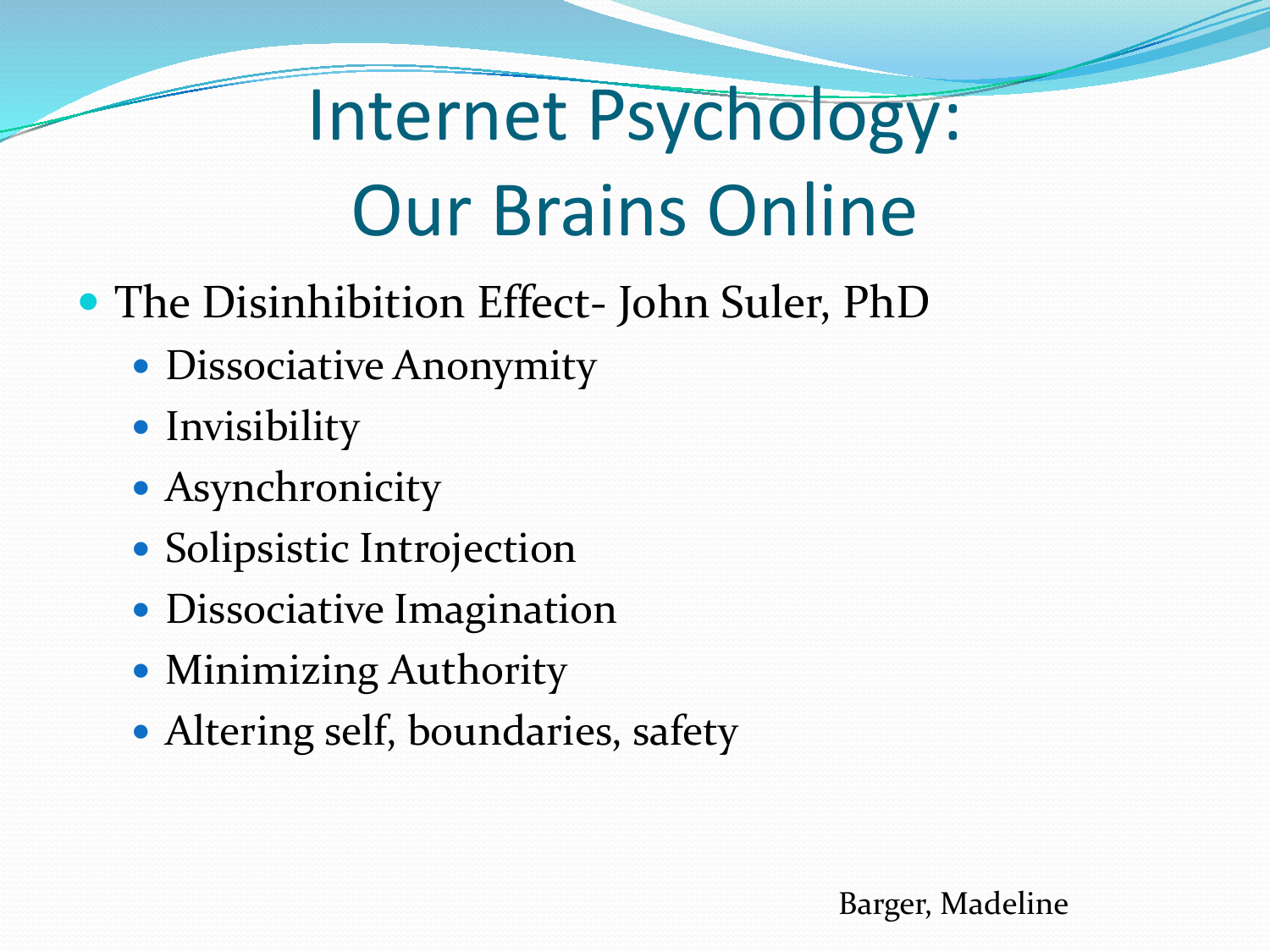# Internet and Neurological Differences (ASD)

| <b>Brain Online</b>                                                            | <b>Impact with ASD</b>                                                                                                        |
|--------------------------------------------------------------------------------|-------------------------------------------------------------------------------------------------------------------------------|
| Dissociative Anonymity and<br>Invisibility                                     | Appearance (e.g. hygeine, age,<br>physical traits)<br>Non verbal cues (e.g. seeing or<br>expressing feelings or<br>reactions) |
| Asynchronicity                                                                 | Processing concerns<br>Communicative timing                                                                                   |
| Solipsistic Introjection                                                       | Theory of mind<br>Perspective-taking                                                                                          |
| Dissociative Imagination,<br>Minimizing Authority, and<br><b>Altering Self</b> | Social learning, awareness, and<br>safety                                                                                     |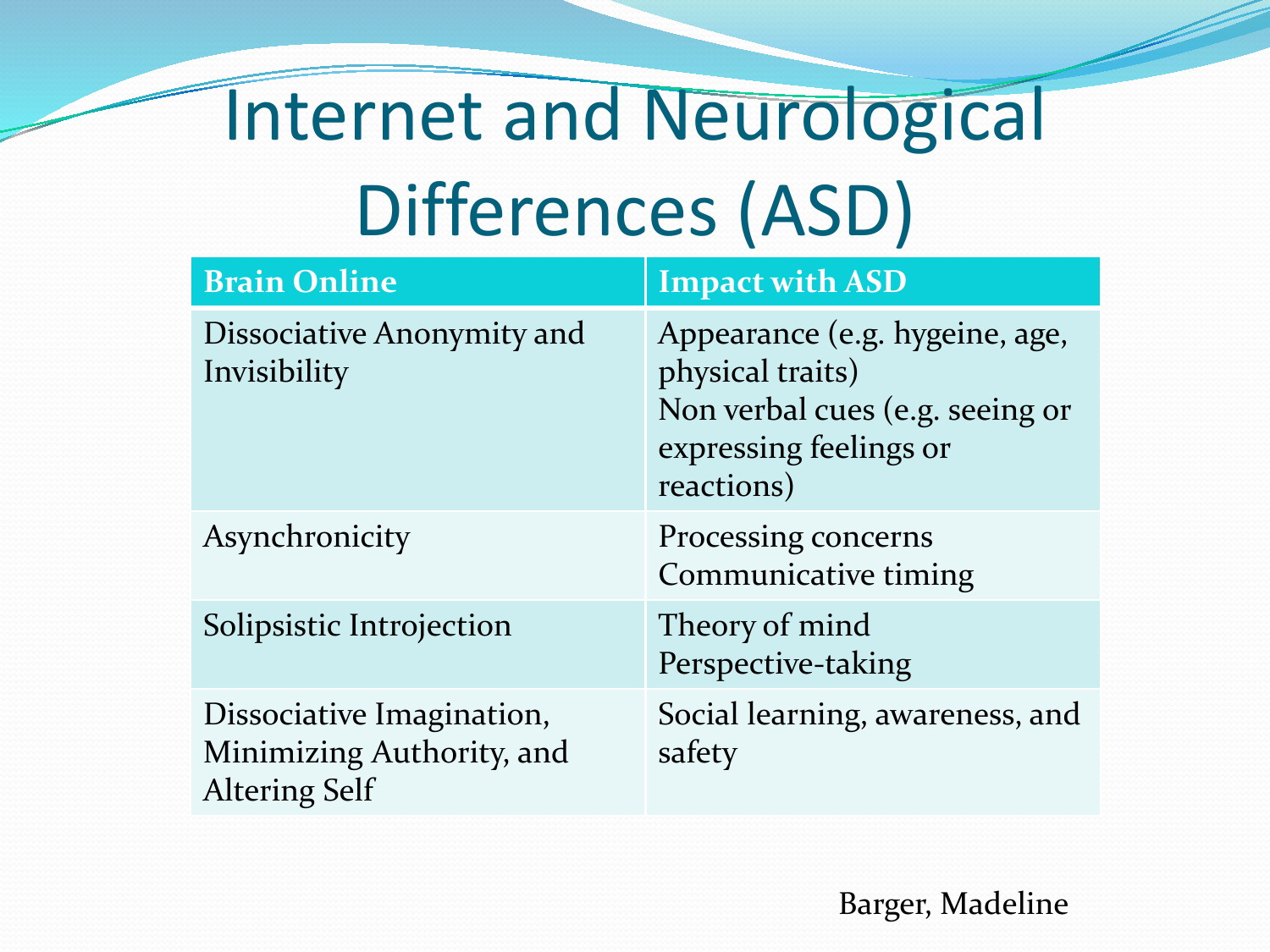## Family Systems

"[teens or children]…they are the first generation to be born into a technological world where nearly everything is computerized…" Larry Rosen, PhD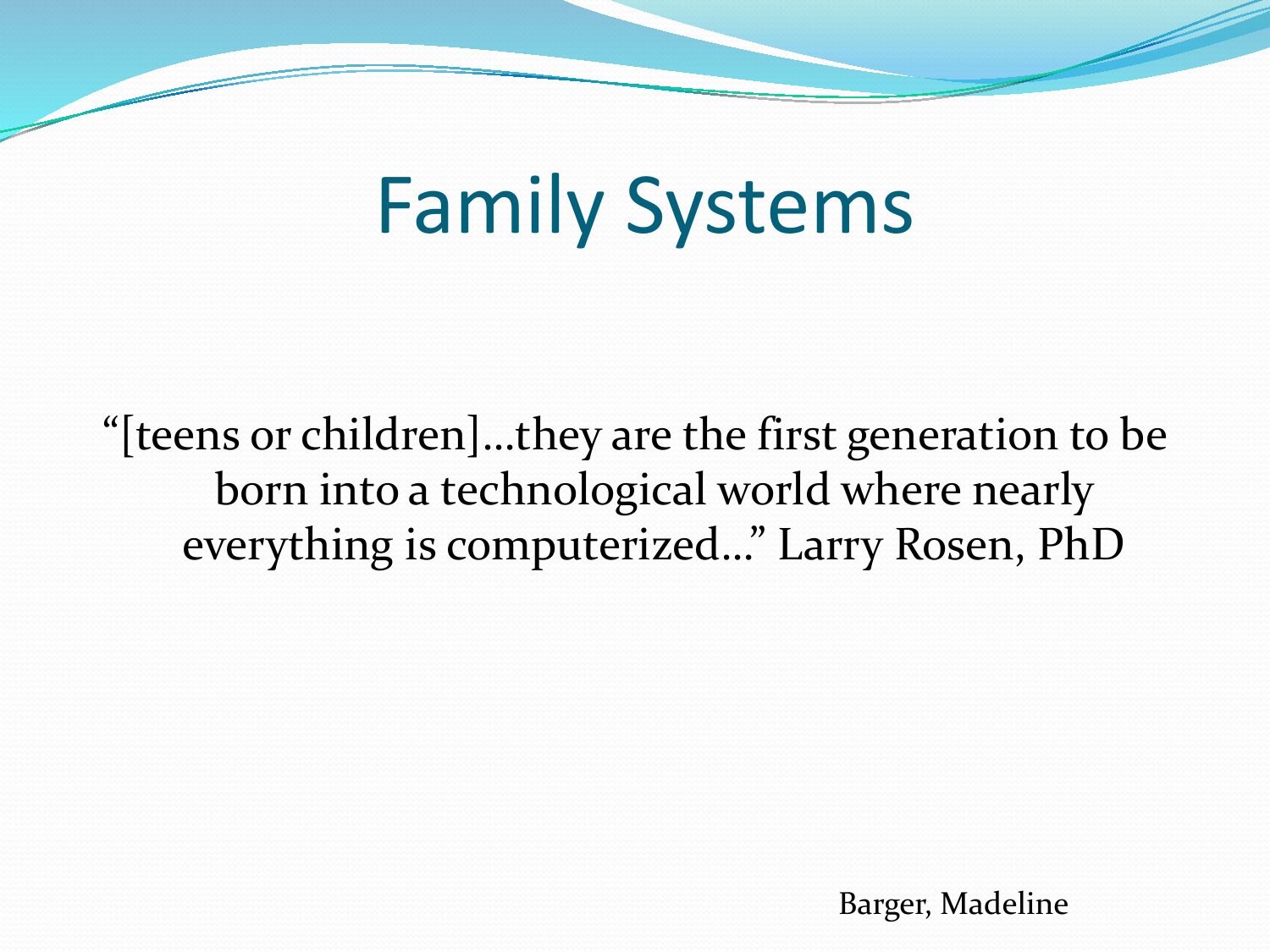# Family Systems and Generational Values

• Values change with generations:

| <b>Generation Labels</b>   | <b>Simplified (stereotyped) Value</b> |
|----------------------------|---------------------------------------|
| Baby Boomers $(1946-1964)$ | Hard work and family                  |
| Generation X (1965-1979)   | Finding oneself                       |
| Generation Y (1980s-90s)   | Exploration                           |
| <b>Net Generation</b>      | Instant Gratification                 |
| iGeneration                | Personalized Instant Gratification    |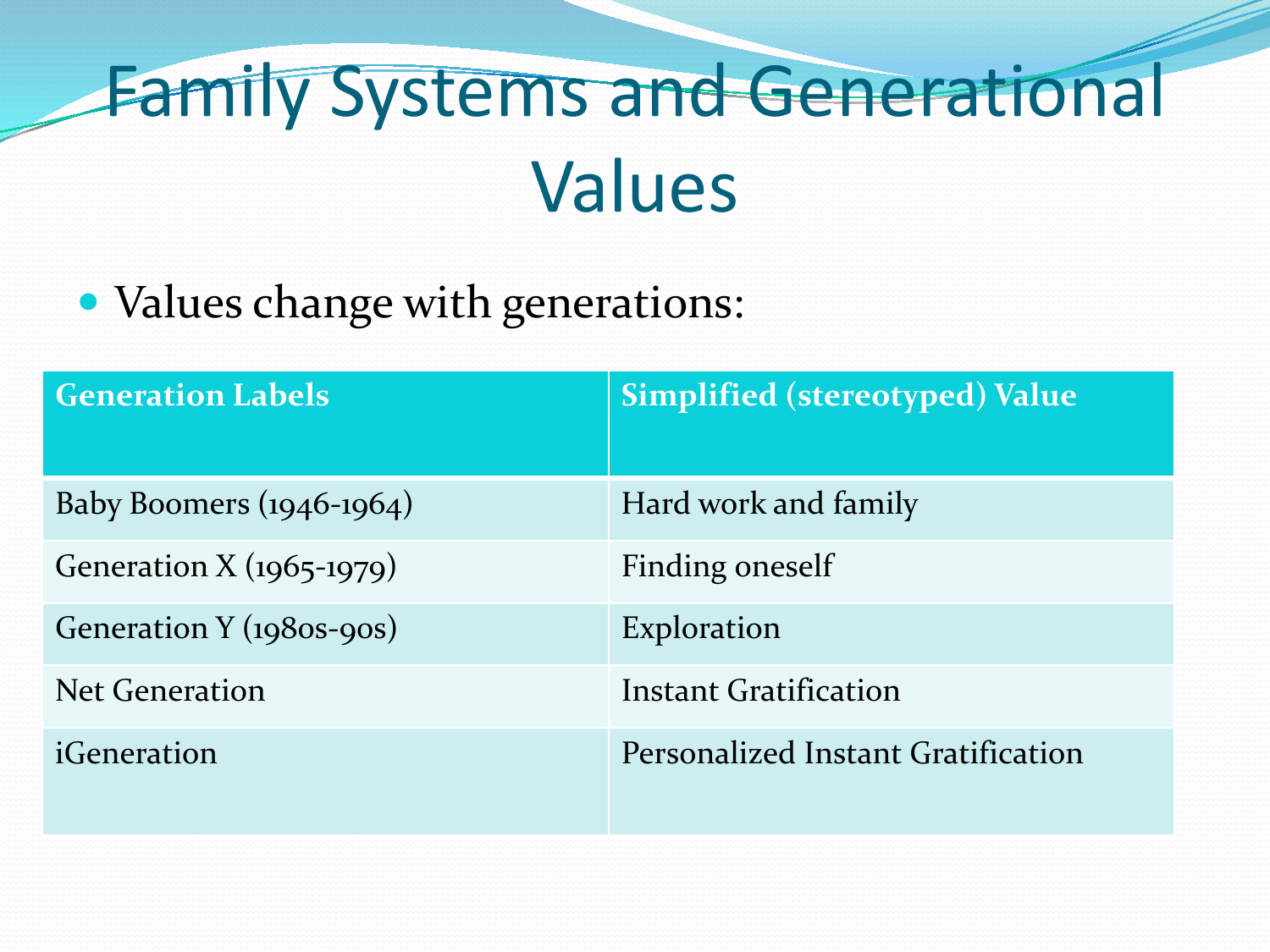# Values Related to ASD Shared by Parents

Is technology/internet interfering or helping:

- Trust (building relationships)
- Education
- Communication (non-verbal cues, relationship maintenance)
- Boundaries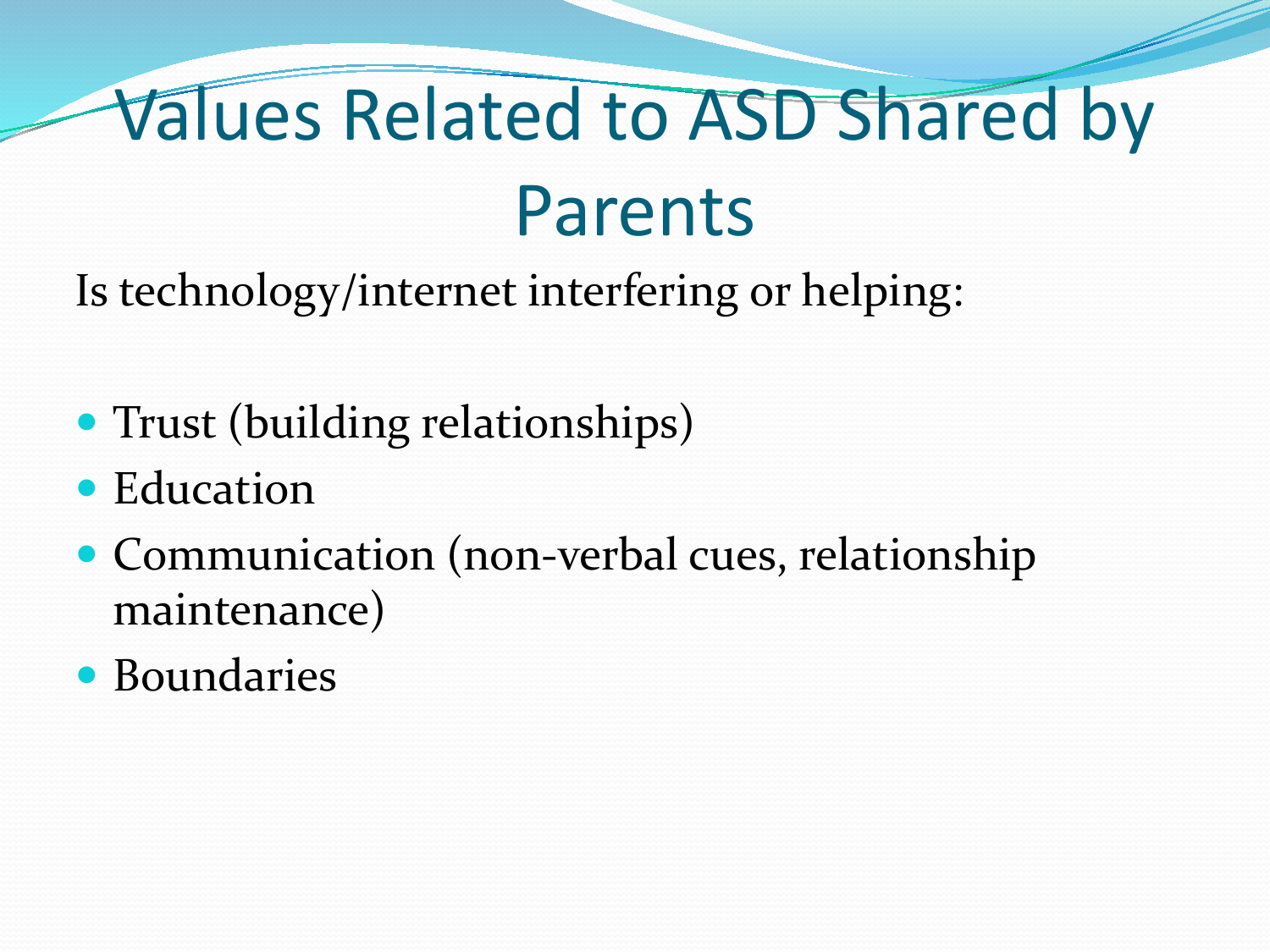## Systemic Intervention

- Intervening on challenging online behaviors often takes a village:
	- Parents
	- School
	- Peers
	- Family
	- Cyberbullying Example: LGBTQ community and autism community are often most targeted group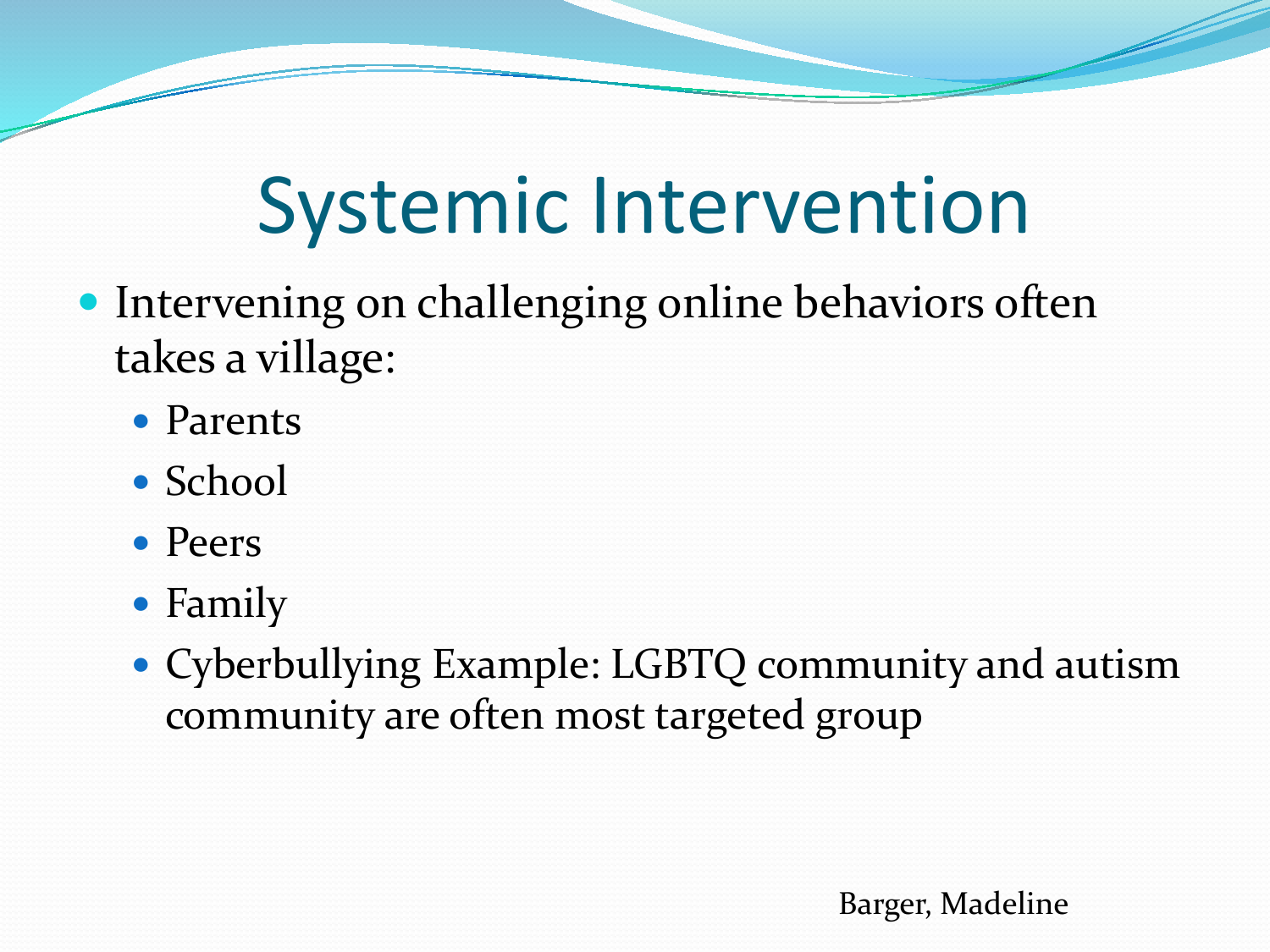## Self-Esteem and Identity

- Examples
	- World of Warcraft (WOW) fan fiction
		- https://www.youtube.com/watch?v=s810b56LR70
	- Video games –fan videos and art
		- <https://www.youtube.com/watch?v=ZkiNqEMDXqw>
		- https://www.youtube.com/watch?v=ellqzoEMGwk
	- Case Example: MLP My Little Pony
		- MLP accumulated cultural meaning and prominence in asd community
			- Messages of friendship and inclusion
		- Bronies/Pegasisters
		- <https://www.youtube.com/watch?v=Est3UNs-LIk>
	- Everything that is connected to self-esteem, brings with it both positive and negative consequences in these online spaces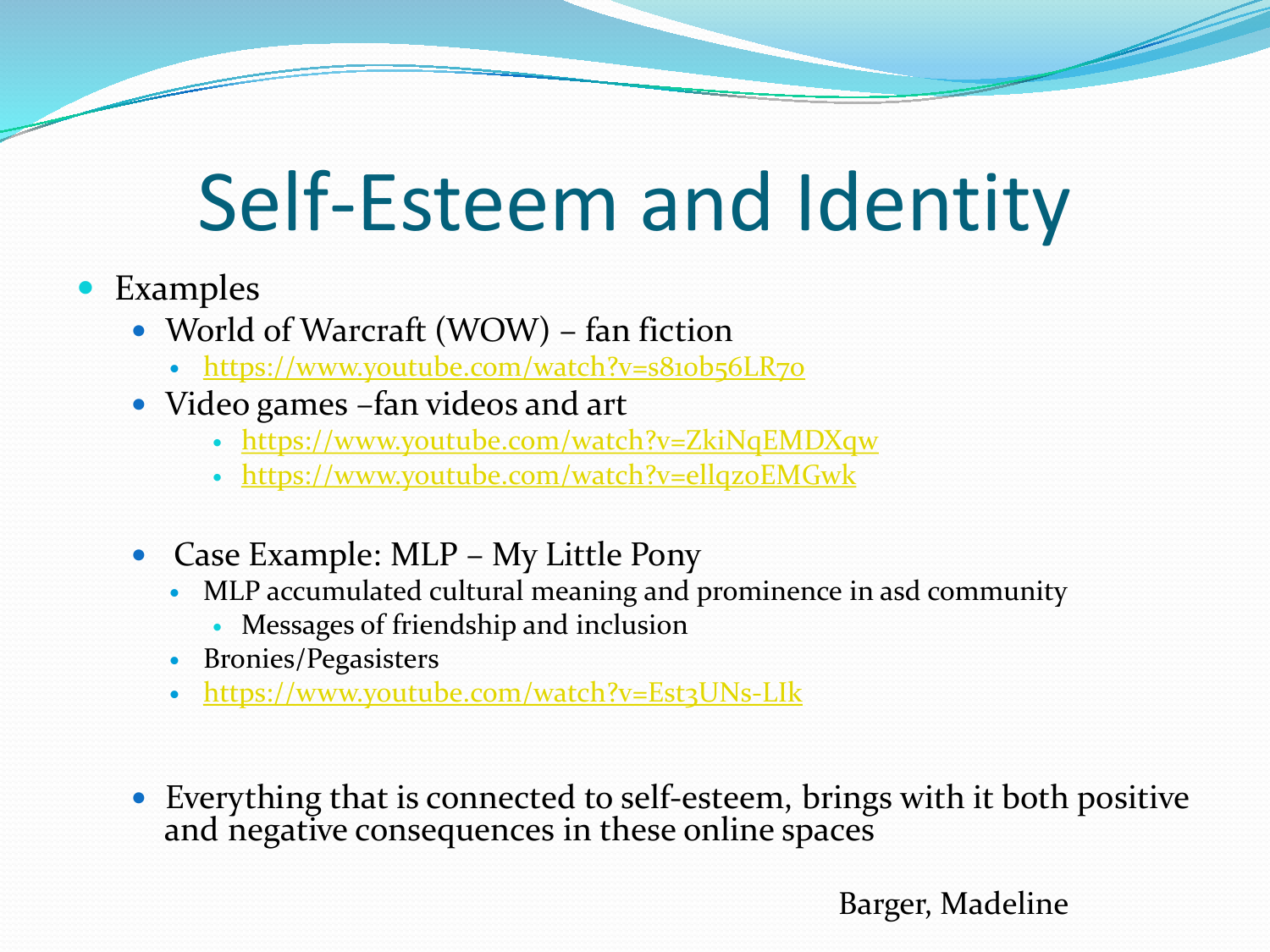# Behavioral Functions of Gaming or Internet-use

- Serve behavioral functions (four functions of behavior)
- Automatic (self), Escape, Attention, Tangible
- Online world:
	- is more appealing than non-electronic regulation strategies (self-maintained behaviors)
	- can boost self-esteem and offer relationship safety (escape-maintained behaviors)
	- can offer as a social medium for those who struggle in the social world (attention-maintained behaviors)
	- visually pleasing and personalized items are attained (tangible items)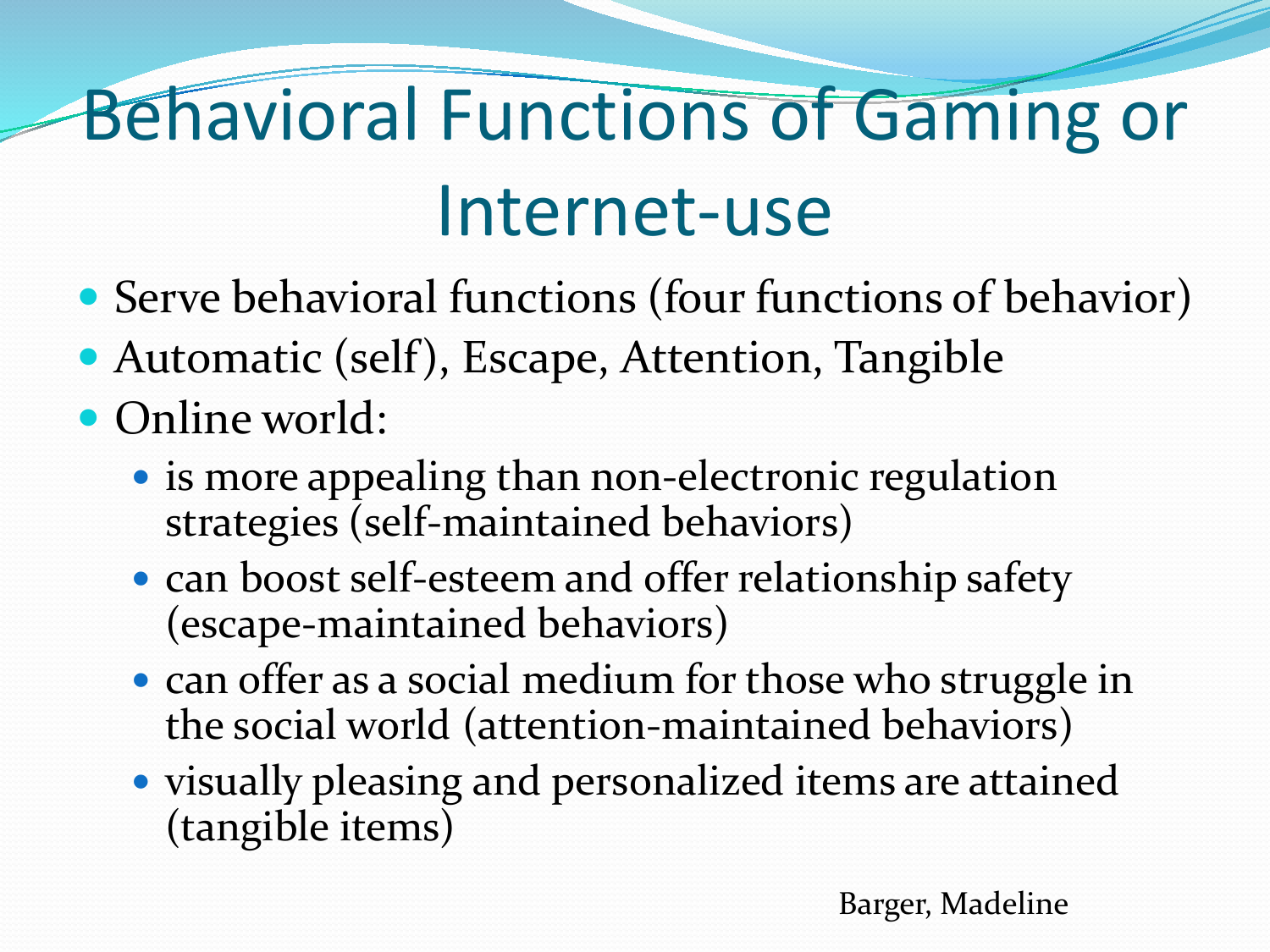#### Concrete Ideas

- Ideas from parents about managing technology world
	- 15 min non-tech per hour of tech
	- 3-4 non-tech family dinners/week (30-45 min long)
	- Weekly 10-15 min tech chats without actual tech present, between parent/child
		- 5-7.5 min. for parent, 5-7.5 min. for child
		- Talk about what's going on the individuals' tech world
		- Non-judgmental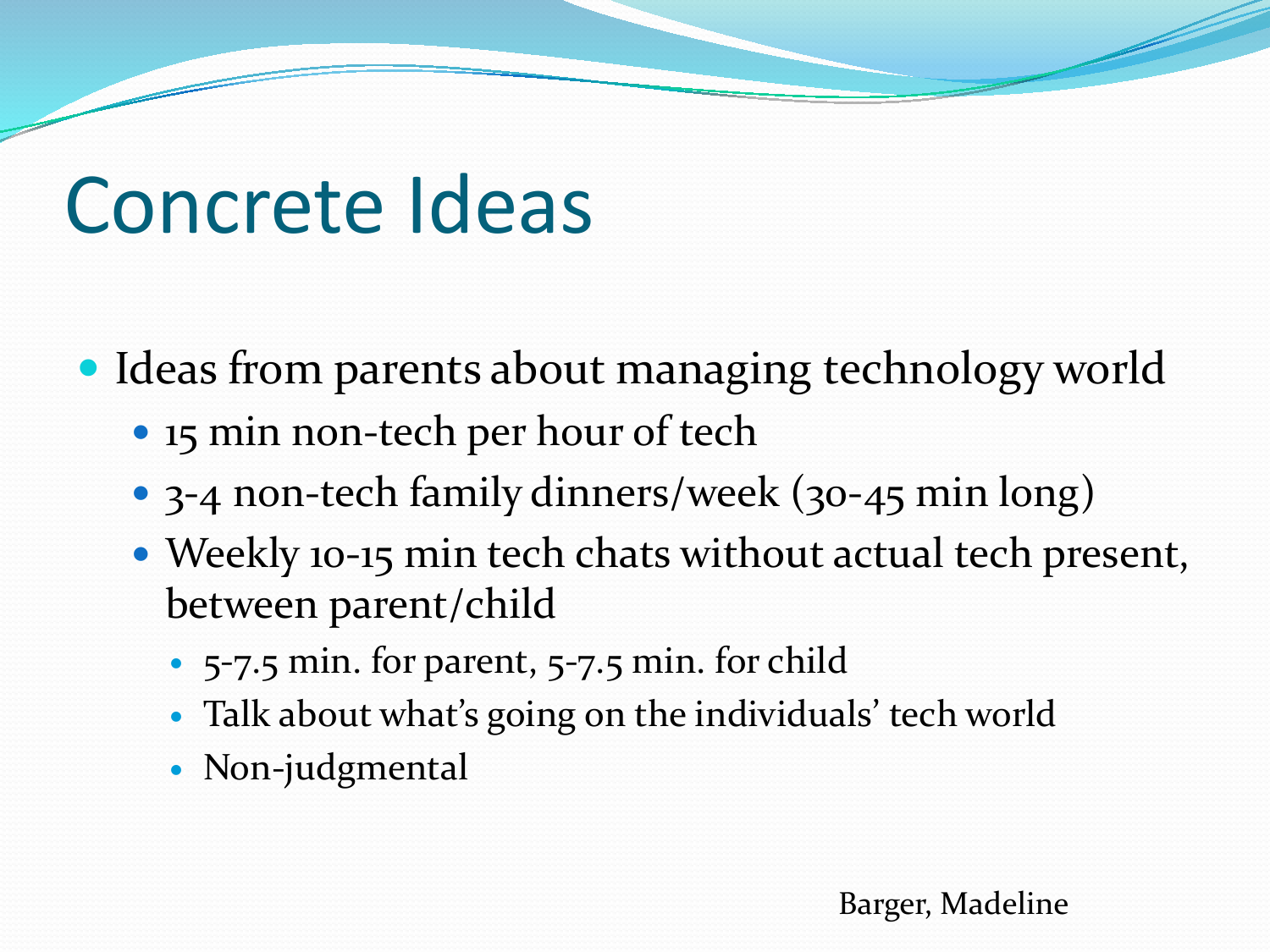# Managing Internet Use Authoritarian Style

# Permissive Style

**•Consistency**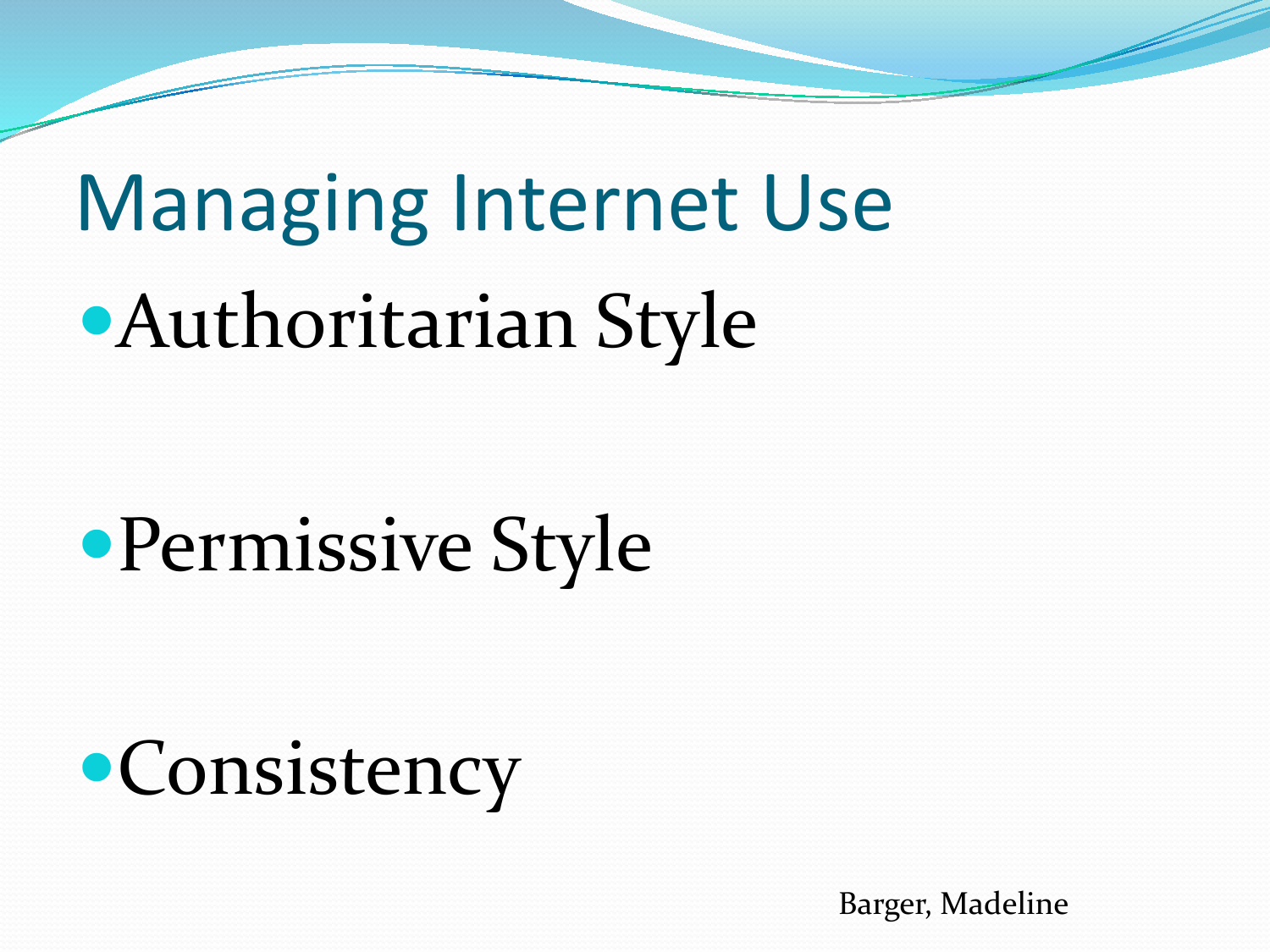## Parent Involvement

- Talk to child about online danger
- Assess your child's functioning use real world information
	- Can they be safe online?
	- Can they recognize when something is unsafe?
- Discuss access to child's online activity
- Spend time with them online
	- Go to their favorite websites
	- Discuss safety per site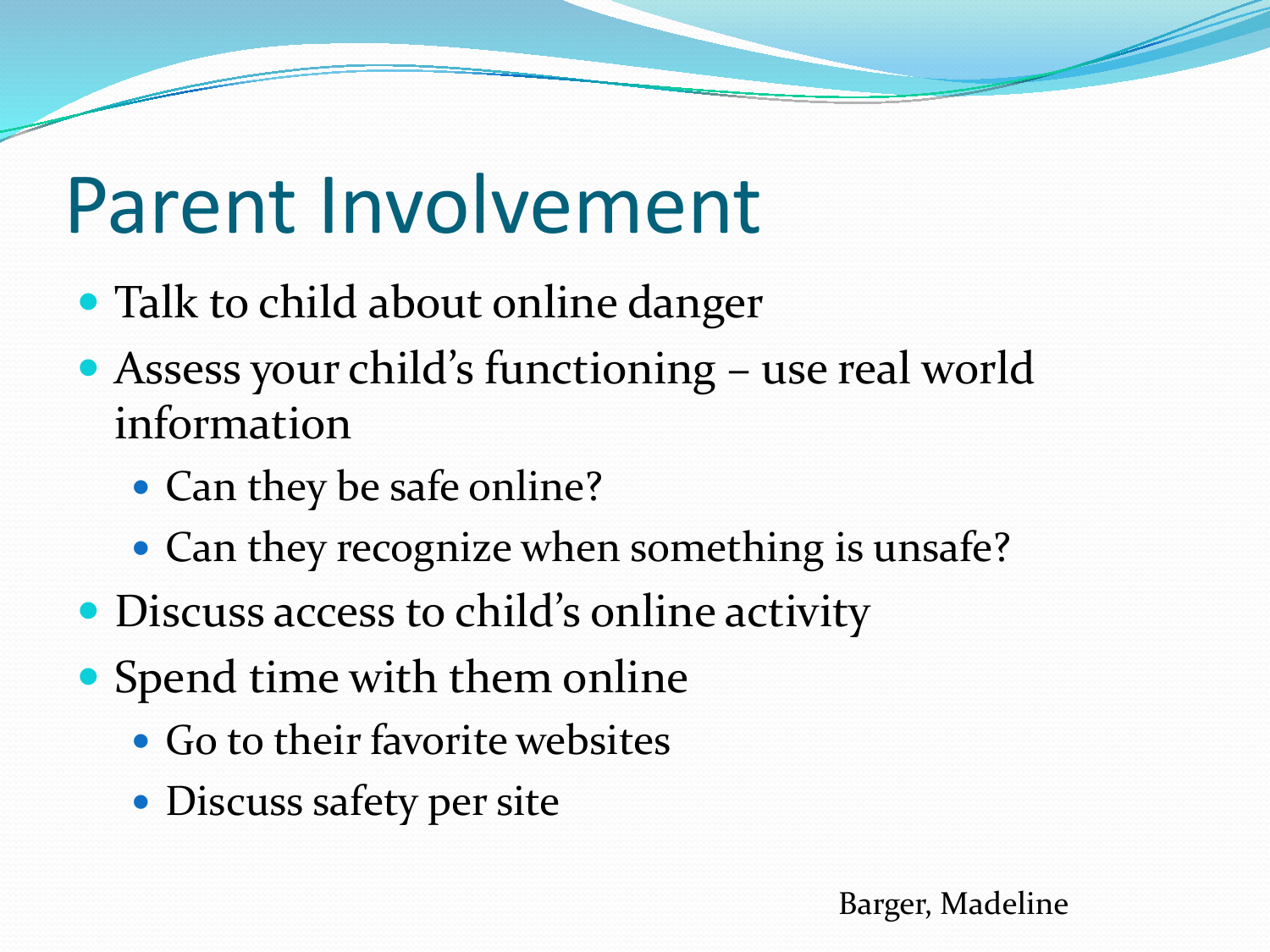#### For More Information…

Questions?

Madeline Barger [madeline.barger@uwmf.wisc.edu](mailto:madeline.barger@uwmf.wisc.edu) 608-263-6469